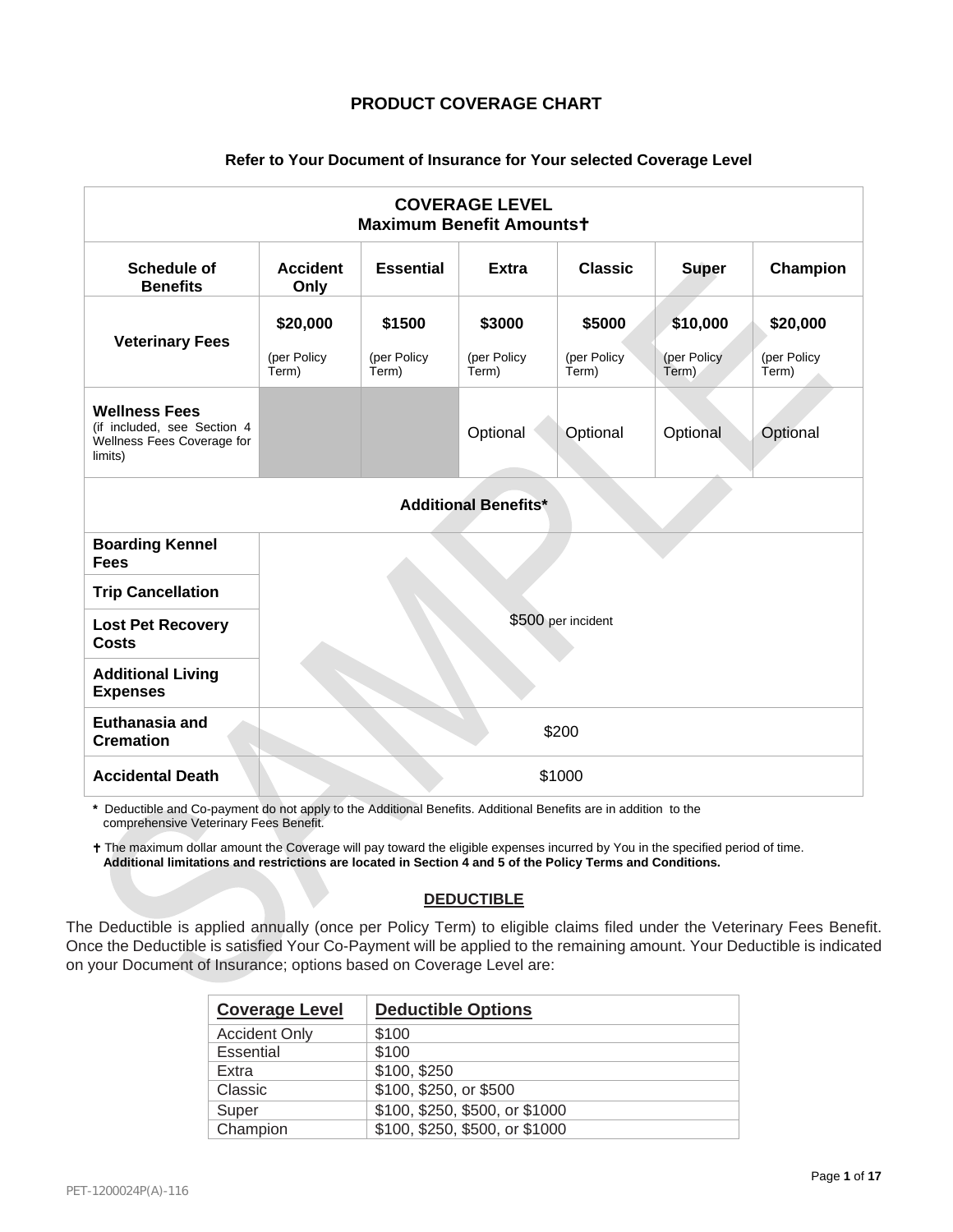## **CO-PAYMENT**

Your Co-Payment is applied on each eligible claim for Coverage under the Veterinary Fees Benefit. Your share of each eligible claim will be 20% (twenty percent). We will reimburse 80% (eighty percent) of each eligible claim once the Deductible has been met up to the Maximum Benefit Amount based on Your Coverage Level as stated on Your Document of Insurance.

## **WAITING PERIODS**

This Policy contains the following waiting periods:

- Accidents are eligible after 12:01 am on the Effective Date of the Policy.
- Illness Conditions have the Waiting Period specific to the Coverage Level, unless modified in writing:

| <b>Coverage Level</b> | <b>Illness Waiting</b><br><b>Period</b> |
|-----------------------|-----------------------------------------|
| Essential             | 30 days                                 |
| Extra                 | 14 days                                 |
| Classic               | 14 days                                 |
| Super                 | 14 days                                 |
| Champion              | 14 days                                 |

• A 2 (two) day waiting period for the Conditions listed below. Coverage for these Conditions begins on the 3<sup>rd</sup> (third) day of the Policy. Coverage for these Conditions is subject to the applicable Co-Payment, Deductible, and applicable Maximum Benefit Amount for Veterinary Fees stated in the Product Coverage Chart.

| <b>Condition</b>                   | <b>Description</b>                                                                                                                                                |
|------------------------------------|-------------------------------------------------------------------------------------------------------------------------------------------------------------------|
| Ear Illness                        | Pet requires Treatment for an Illness affecting all or part of the ears or ear area.                                                                              |
| Eye Illness                        | Pet requires Treatment for an Illness affecting all or part of the eyes or eye area.                                                                              |
| <b>Flea Allergy Dermatitis</b>     | Pet requires Treatment for the newly diagnosed flea allergy dermatitis.                                                                                           |
| Intestinal parasites               | Pet's Treatment for positively diagnosed fecal for intestinal parasites include<br>Roundworms, Hookworms, Whipworms, Tapeworms, Coccidia, Giardia,<br>Toxoplasma. |
| <b>Upper Respiratory Infection</b> | Pet requires Treatment for a Upper Respiratory Tract Infection.                                                                                                   |
| Urinary Tract Infection            | Pet requires Treatment for a Urinary Tract Infection.                                                                                                             |
| Mange/Mites/Ringworm               | Pet requires Treatment for definitively diagnosed sarcoptic and demodectic<br>mange / mite and ringworm infection.                                                |
| Parvovirus/Feline Panleukopenia    | Pet requires Treatment for definitively diagnosed<br>parvovirus<br>feline<br>panleukopenia.                                                                       |
| Tick Born Diseases                 | Pet requires Treatment for definitively diagnosed tick borne disease of Lyme<br>Disease, Ehrlichiosis and Coccidiomycosis (Valley Fever).                         |
| <b>Heartworm Disease</b>           | Pet requires Treatment for definitively diagnosed heartworm disease.                                                                                              |

*Please refer to Your Policy Terms and Conditions and Document of Insurance for details and definitions.*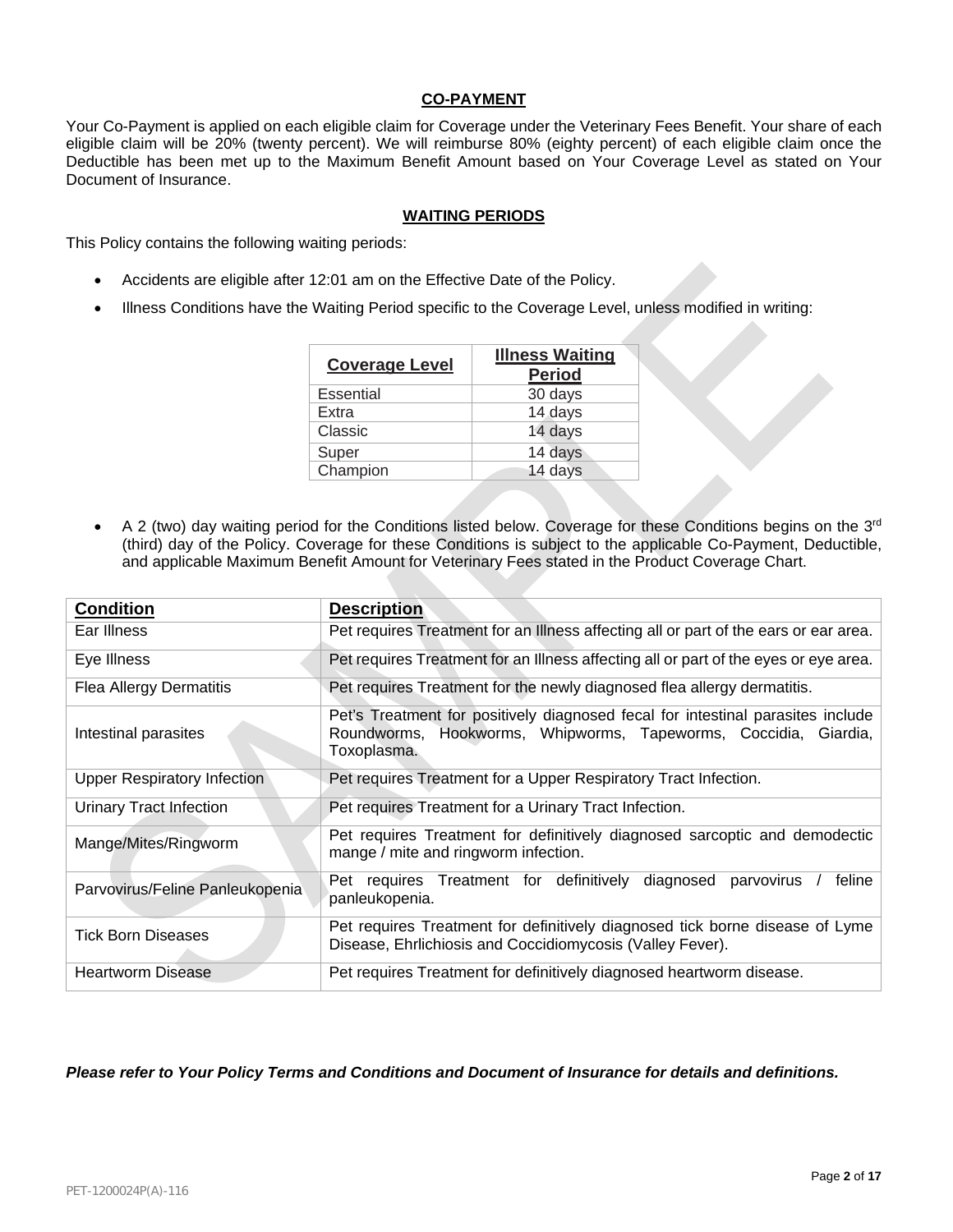# **INSURANCE POLICY TERMS AND CONDITIONS**

## **Underwritten by the North River Insurance Company and administered by PTZ Insurance Agency, Ltd.**

**Important Note:** These Terms and Conditions describe available Benefits. Some will not apply to Your Policy. Please refer to Your Document of Insurance and/or Product Coverage Chart to identify which Benefits apply to Your Policy.

# **Section 1 – INTRODUCTION**

These Policy Terms and Conditions, Document of Insurance and Product Coverage Chart form part of Your insurance contract. To understand exactly what Your insurance contract covers, You need to read Your Product Coverage Chart and these Policy Terms and Conditions.

During any period of insurance, We will insure the Pet named on the Document of Insurance for those sections listed on Your Document of Insurance and/ or Product Coverage Chart under the conditions set out in the Policy. Any special Deductibles, Co-payments, Maximum Benefit Amounts or Exclusions shown on the Document of Insurance and/ or Product Coverage Chart also form part of the contract.

We may record phone calls to train Our staff, avoid misunderstandings and give protection to the caller. This helps Us to maintain the quality of Our service to You. We may share information about You with other insurance companies, directly or through a number of databases. This allows Us to check information You give Us and also helps Us to prevent fraud. We will give Your information to a regulatory body if they make an official request. Please refer to Our Privacy Statement included with Your original Policy documents.

# **Section 2 - DEFINITIONS**

These words are used throughout the Policy. Wherever the following words or expressions appear in Your Policy, Product Coverage Chart or Document of Insurance, they will have the meaning given here unless otherwise specified.

## **ACCIDENT**

A sudden and unexpected event brought about by an external influence resulting in an acute injury to Your Pet, identifiable and unintended. (For the purposes of this Policy, Cruciate Ligaments, Patella Luxation, Elbow Dysplasia and Hip Dysplasia are specifically defined as an Illness Medical Condition and NOT resulting from an accident.)

## **ACCIDENTAL DEATH**

Pet dies due to an Accident, not requiring Treatment. Certain restrictions apply to this Benefit when covered. Refer to Coverage Section of these Terms and Conditions.

## **ACUPUNCTURE**

An Alternative Therapy which involves the stimulation of points on the body using a variety of techniques including inserting needles in the skin and then manipulating them manually or by electrical stimulation under the direction of a licensed Veterinarian.

## **ALTERNATIVE THERAPY**

Any practices and Treatments that are not generally considered part of conventional veterinary medicine, under the direction of a licensed Veterinarian, including but not limited to Acupuncture, Stem Cell Therapy and Laser Therapies.

## **AMBULANCE AND PARAMEDICAL SERVICES**

Immediate stabilization and/or out-of- hospital emergency medical care required while the ill or injured Pet is in route to a veterinary facility for Treatment of a covered Illness or Accident Condition.

#### **APPLICATION**

The enrolment of Your Pet by You, including statements made by You as well as Your Pet's complete medical records.

#### **ASSOCIATED CONDITION**

Any Medical Condition that is directly related to, caused by, as a result of, or occurred due to a primary Medical Condition and the Treatment of the primary Medical Condition. Any Medical Condition resulting from any Treatments for the Associated Conditions are also included as associated to the primary Medical Condition.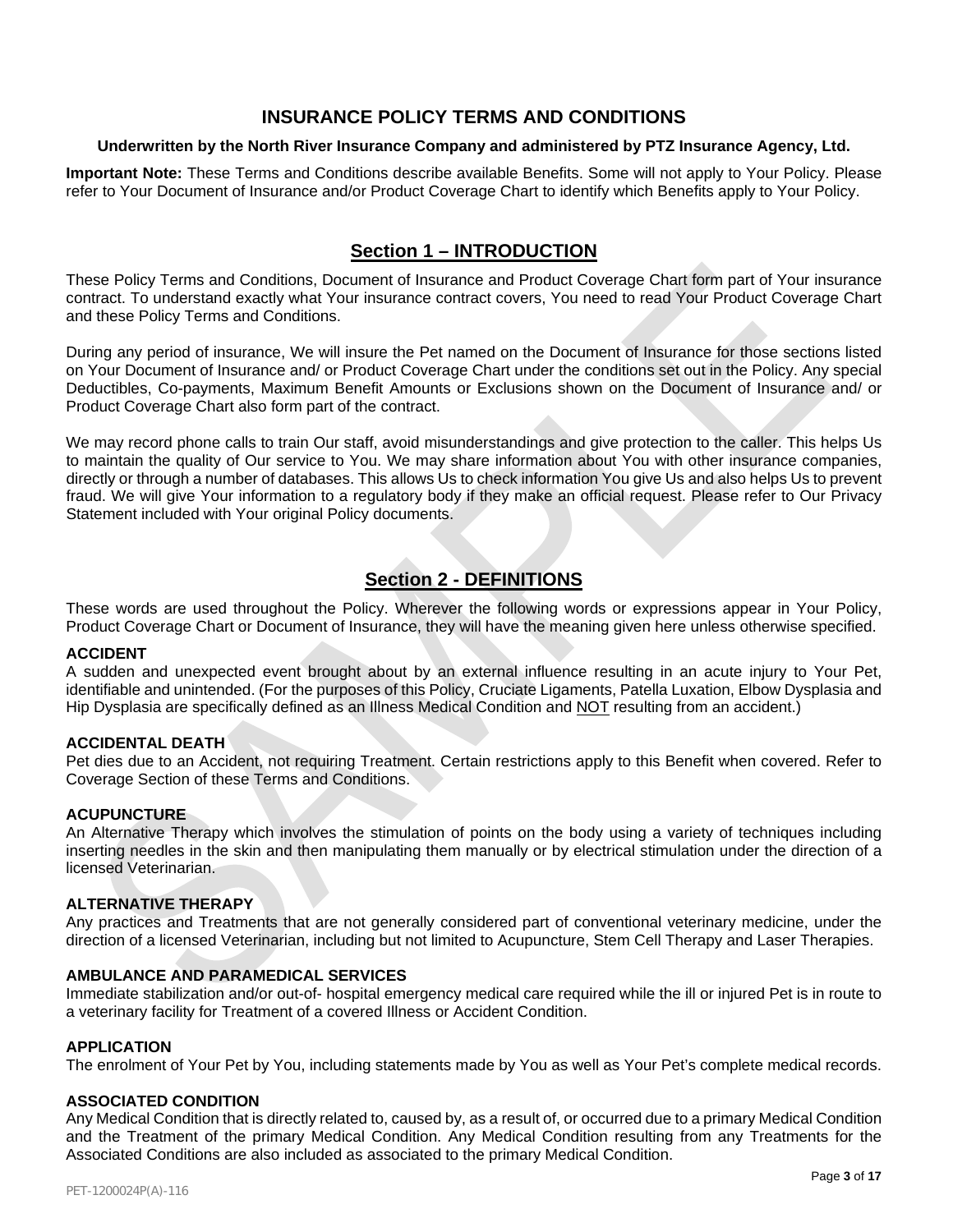## **BENEFIT**

The entitlement for a specified loss as described on Your Document of Insurance or Product Coverage Chart.

## **BREED**

Groups of closely related and visibly similar domestic cats or dogs. Your Pet's Breed is shown on Your Document of Insurance.

## **BILATERAL CONDITION**

Any Condition, which may affect both sides of the body, relating to both the right and left sides of the body or of the body system (example: cruciate ligaments, eyes, ears, limbs, and lameness). All Conditions are considered to be Bilateral unless otherwise noted.

## **CHIROPRACTIC**

An Alternative Therapy which involves the manual and manipulative therapy of vertebral subluxation to aid in the Treatment and prevention of neuromuscular disorders and the effects on general health, under the direction of a licensed Veterinarian.

## **CHRONIC CONDITION**

Any Medical Condition that is persistent and long lasting in its effects.

## **CLINICAL SYMPTOMS/ CLINICAL SIGNS**

Any changes in Your Pet's normal healthy state, its functions, or behavior.

## **CONDITION**

Any manifestation of Clinical Symptoms regardless of a definitive diagnosis, regardless of the number of Incidents or areas of the body affected. Also referred to as Medical Condition.

## **CO-PAYMENT**

The percentage amount You must pay towards each payable and covered claim for which You are liable for after meeting the Deductible. Details and the percentage amount of this can be found on Your Document of Insurance or in Your Policy Product Coverage Chart if applicable.

## **COVERAGE**

The insurance protection, for the Pet that is named on Your Document of Insurance, as described on Your Document of Insurance, Product Coverage Chart and Your Policy Terms and Conditions.

## **COVERAGE EFFECTIVE DATE**

The date the Policy goes into effect as stated on Your Document of Insurance. Accidents are available for coverage after 12:01 am on the effective date. Illness Coverage is available after the applicable Illness Waiting Period as stated on Your Product Coverage Chart.

## **DAYS**

Days shall mean calendar days whether capitalized or not.

## **DEDUCTIBLE**

The stated dollar amount You must pay for a payable and covered claim before We become liable for Benefits listed on the Policy. The Amount and Frequency of the Deductible is shown on Your Document of Insurance and/or Product Coverage Chart.

## **DENTAL**

Pertaining to the teeth.

## **DOCUMENT OF INSURANCE**

A written document provided to You by Us confirming the effective date of Coverage and product type and other details of the contract of insurance.

## **EXCLUSION**

A provision within this insurance Policy that eliminates or restricts Coverage.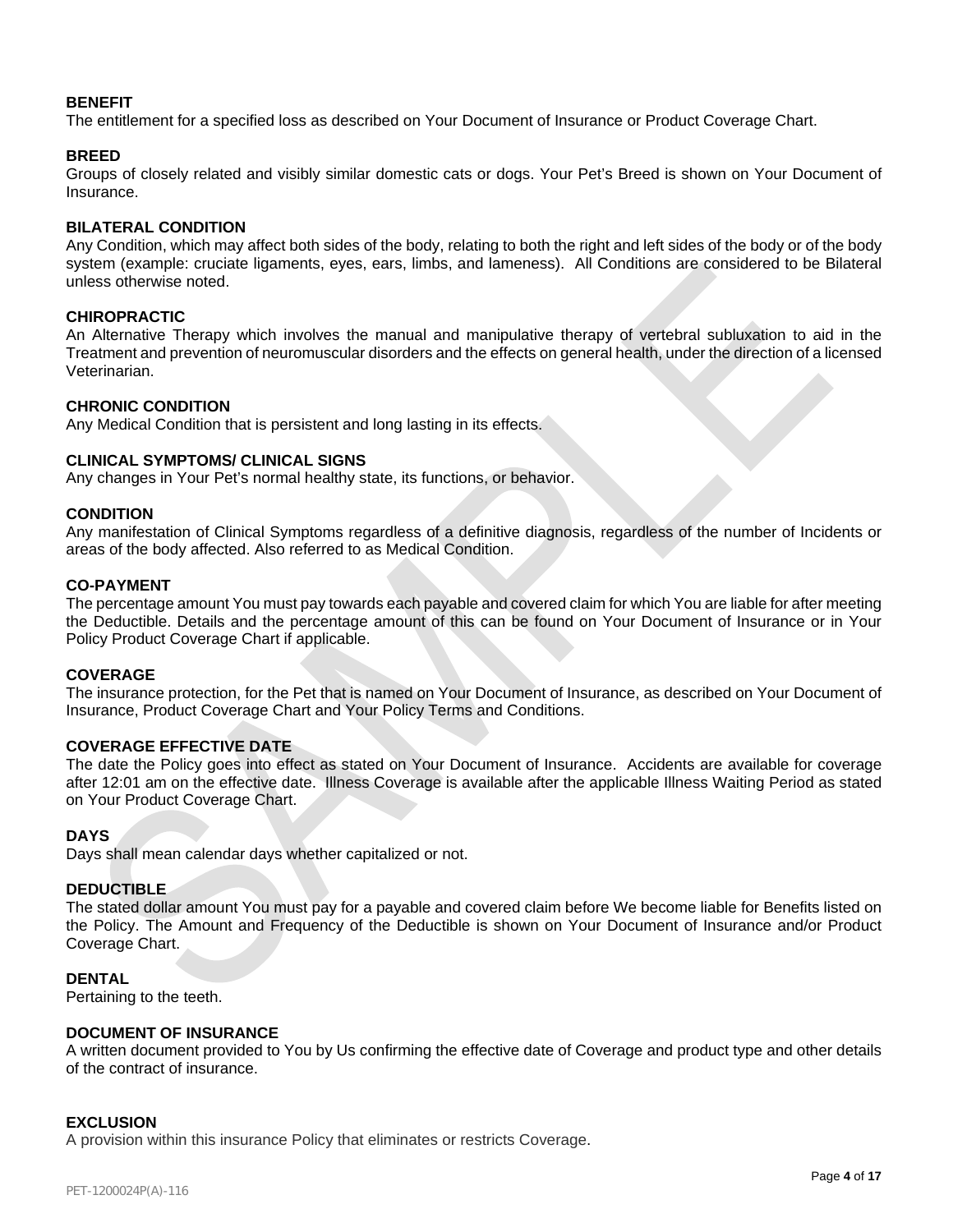## **HERBAL THERAPY**

An Alternative Therapy which involves the use of medicinal properties of plants under the direction of a licensed Veterinarian.

## **HOMEOPATHY**

An Alternative Therapy which involves the use of highly diluted substances aimed at triggering the body's natural system of healing to treat disorders under the direction of a licensed Veterinarian.

## **HYDROTHERAPY**

An Alternative Therapy which involves the use of water for pain relief and Treatment under the direction of a licensed Veterinarian.

## **ILLNESS**

A sickness or disease, or any change to Your Pet's normal health state, which is not caused by an Accident.

#### **ILLNESS WAITING PERIOD**

The period of time from the Coverage Effective Date during which there is no Coverage for Illness Medical Conditions. Any Illness that manifests itself, occurred, displayed signs and/or symptoms of, was treated, diagnosed or has been known by You, and/or Your Veterinarian during this period will be excluded from Coverage. The Illness Waiting Period is specified on Your Product Coverage Chart.

#### **INCIDENT**

An identifiable Accident, Illness, Medical Condition pertaining to Your Pet based on Onset Date. Also, an identifiable occasion that triggers the Additional Benefits

#### **NAMED INSURED, YOU, YOUR**

The owner of the insured Pet. Your name on the Document of Insurance. Joint Policyholders are not permitted. If You consider more than one person owns the Pet, the owners must select which one of them will be the Primary Owner and policyholder.

#### **INSURER, WE, US, OUR**

–The North River Insurance Company, - as named on the Document of Insurance.

## **LASER THERAPY**

An Alternative Therapy which involves the use of light amplification by the stimulated emission of radiation.

## **MATERIAL MEDICAL CONDITION**

A medical Condition of a serious nature that would have either resulted in a declination or resulted in an Exclusion to Your Coverage. Examples of such Conditions that result in a declination include but are not limited to cancer, diabetes, and Cushing's disease. Please refer to Section 6- EXCLUSIONS.

## **MAXIMUM BENEFIT AMOUNT**

The most We will pay as stated in Your Policy.

#### **MEDICAL CONDITION**

Any manifestations of Clinical Symptoms consistent with a diagnosis, regardless of the number of Incidents or areas of the body affected.

#### **NATUROPATHY**

An Alternative Therapy which is based on vitalism (vital energy) believed to guide bodily processes and encourage healing and Treatment, under the direction of a licensed Veterinarian.

#### **ONSET DATE**

The date of the start and/or first appearance of the Clinical Symptoms/Clinical Signs of an Accident or Illness Medical Condition as known by You. This is not the date of diagnosis.

#### **PET**

The insured Pet, a domestic cat or dog owned for companionship by You, whose name and details are given on the Document of Insurance.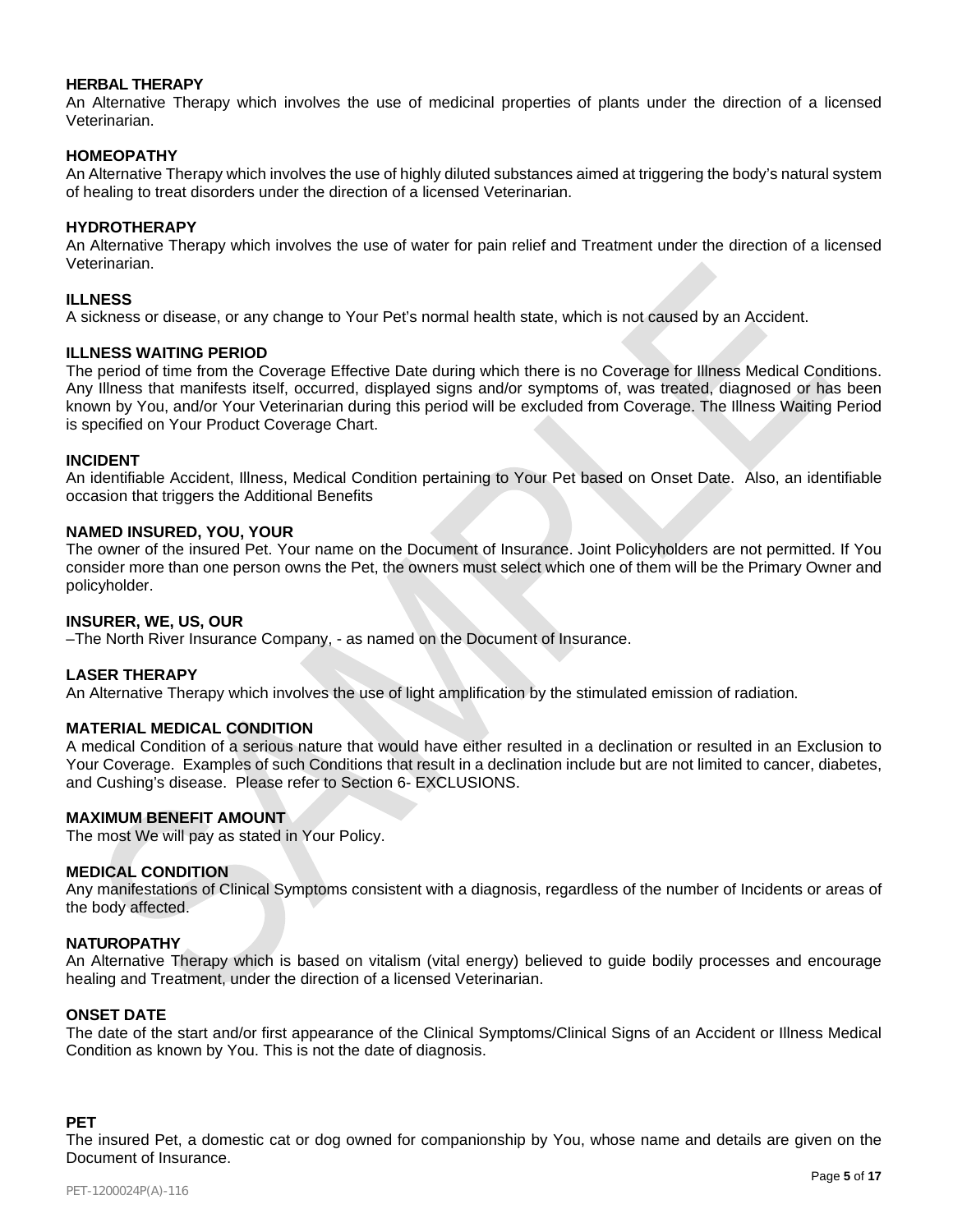## **PERMANENT EXCLUSION**

A type of Exclusion for specific Illnesses, Accidents, Conditions or events which are normally covered by this Policy, but for which We will not pay a claim, or be held liable for the lifetime of Your Pet.

#### **PHYSICAL THERAPY**

An Alternative Therapy which involves the Treatment of physical impairments and disabilities to promote mobility, and functional ability through examination, evaluation, diagnosis and physical intervention under the direction of a licensed Veterinarian.

#### **POLICY**

The Terms and Conditions, the most recent Document of Insurance, Product Coverage Chart and any additional forms that apply.

#### **POLICY TERM**

Policy Term is the time period specified on the Document of Insurance beginning on the Coverage Effective Date and ending on the Expiration Date.

#### **PRE-EXISTING CONDITION**

Any Condition or complication directly resulting from a Condition which first occurred, manifested, displayed signs and/or symptoms of, was treated, diagnosed or has been known by You, and/or Your Veterinarian prior to Your Pet's Coverage Effective Date, as stated on Your Document of Insurance, or during an applicable waiting period, and any subsequent time period during which a lapse of Coverage occurs.

#### **PRESCRIPTION MEDICATIONS**

Any medicine that is dispensed legally when ordered with a written prescription from a licensed Veterinarian.

## **PREVENTATIVE CARE**

Wellness Treatment intended for the prevention of an Illness or Medical Condition.

#### **RECOVERY COSTS**

Actual costs related to finding a lost Pet, via advertising and reward.

#### **REHABILITATIVE THERAPY**

An Alternative Therapy which involves treatment of impairments and disabilities of mind and body which are a result of disease or trauma through examination, evaluation, diagnosis and physical intervention under the direction of a licensed Veterinarian.

#### **STEM CELL THERAPY**

An Alternative Therapy which involves use of stem cells to treat or prevent a disease or condition.

#### **TEMPORARY EXCLUSION**

A type of Exclusion for specific Illnesses, injuries, Conditions or events which are normally covered by this Policy, but for which We will not pay a claim, or be held liable for no less than twelve (12) months from the Coverage Effective Date of the Policy or the Onset Date of the Medical Condition, whichever is the latest.

#### **THERAPEUTIC FOOD**

Food designed for a specific nutritional purpose prescribed by a licensed Veterinarian.

#### **TREATMENT**

The examination, consultation, tests, radiographs, prescribed medication, hospitalization, surgery, and nursing provided or prescribed by Your Pets licensed Veterinarian. This includes Alternative Therapy and Therapeutic food.

## **TREATMENT DATE**

The date Treatment is completed by a licensed Veterinarian.

#### **VETERINARIAN**

A properly licensed and registered Veterinarian in active practice in the area where Your Pet is treated or examined.

#### **VETERINARY BEHAVIOR CONSULTS/TREATMENT**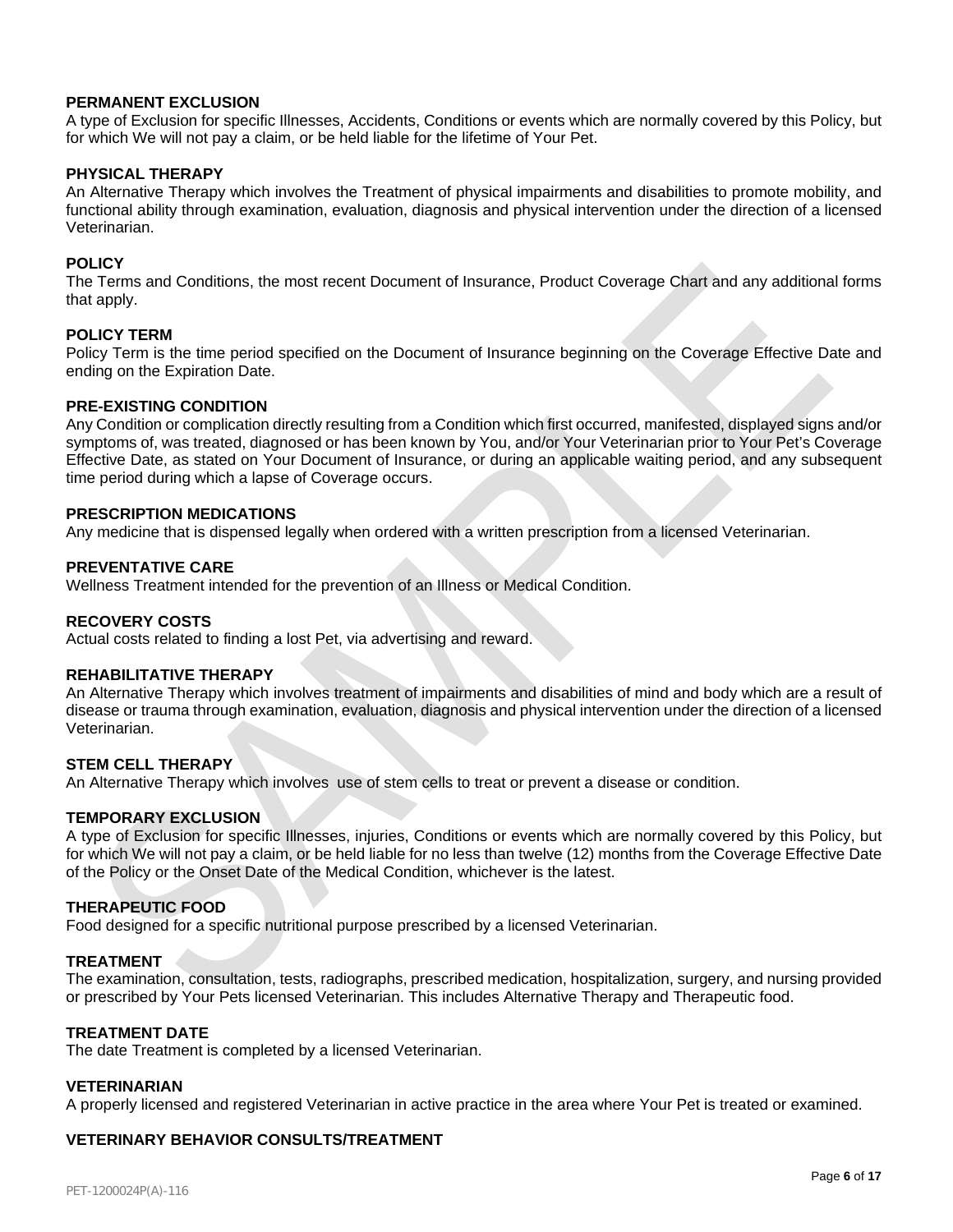The examination, consultation, tests, prescribed medication, conducted by Your Pet's licensed veterinary behaviorist certified by the American Board of Veterinary Specialists and American College of Veterinary Behavorists.

## **VETERINARY FEES**

The actual cost (or fees) a Veterinarian charged for the Treatment of a Medical Condition(s).

## **VETERINARY FEES COVERAGE**

The insurance coverage for the actual cost (or fees) a Veterinarian charged for the Treatment of a Medical Condition(s).

# **Section 3 - INSURING AGREEMENT**

We provide the insurance protection described in the Policy in consideration of the payment of premium by You and in reliance upon information provided by You during the Application process, subject to the Terms and Conditions set forth in this Policy.

This Policy is a reimbursement Policy. We will reimburse You for eligible covered Benefits falling within and subject to the Terms and Conditions and Limits of this Policy.

This Policy insures You for the Pet which is named and described on Your Document of Insurance. This Policy only applies to covered costs, expenses, and other reimbursable amounts incurred during the Policy Term. All claims are to be submitted in writing to Us as soon as practicable, and in accordance with the Terms and Conditions as outlined in this Policy. The most We shall pay for a covered claim shall not exceed the Maximum Benefit Amount.

## **YOUR DUTIES:**

You, as the Policyholder, have certain responsibilities towards Your Pet and towards Us. If You do not meet Your responsibilities, We may not pay for some fees or costs.

## **A. YOUR DUTIES REGARDING YOUR POLICY**

## **1) MEDICAL RECORDS and PET INFORMATION**

## **You agree to:**

- Give Us true and complete information about Your Pet.
- Obtain or release all medical records to Us upon enrolment. If no medical records exist for Your Pet, or Your Pet has not been to a Veterinarian within the past twelve months, You agree to have Your Pet undergo a complete physical examination by a licensed Veterinarian, at Your cost, within the first 30 days of Your Policy effective date. You then will forward those examination notes to Us. If You fail to meet this obligation and a Material Medical Condition is subsequently discovered, it may result in a rescission of coverage, additional coverage Permanent and/ or Temporary Exclusions, or denial of a claim.
- Authorize Us to obtain any and all medical records for Your Pet as needed for the processing and support of Your Policy and claim files.
- Pay the costs for obtaining and submitting the Pets medical records to Us.
- Submit an authentic claim form signed by You and Your Veterinarian along with the paid itemized receipts and medical records with each claim. Please refer to Section 8 – HOW TO CLAIM for further details**.**
- Submit true and complete claims. If You provide information You know is false or dishonest, We may cancel Your insurance. You will then have to pay back any money We have given You under this Policy.
- Tell Us the name and address of any other insurance company under which You are entitled to payments, including the applicable Policy number, and understand We are secondary insurers to the claim and will only pay Our share of the claim.

## **2) YOUR INFORMATION**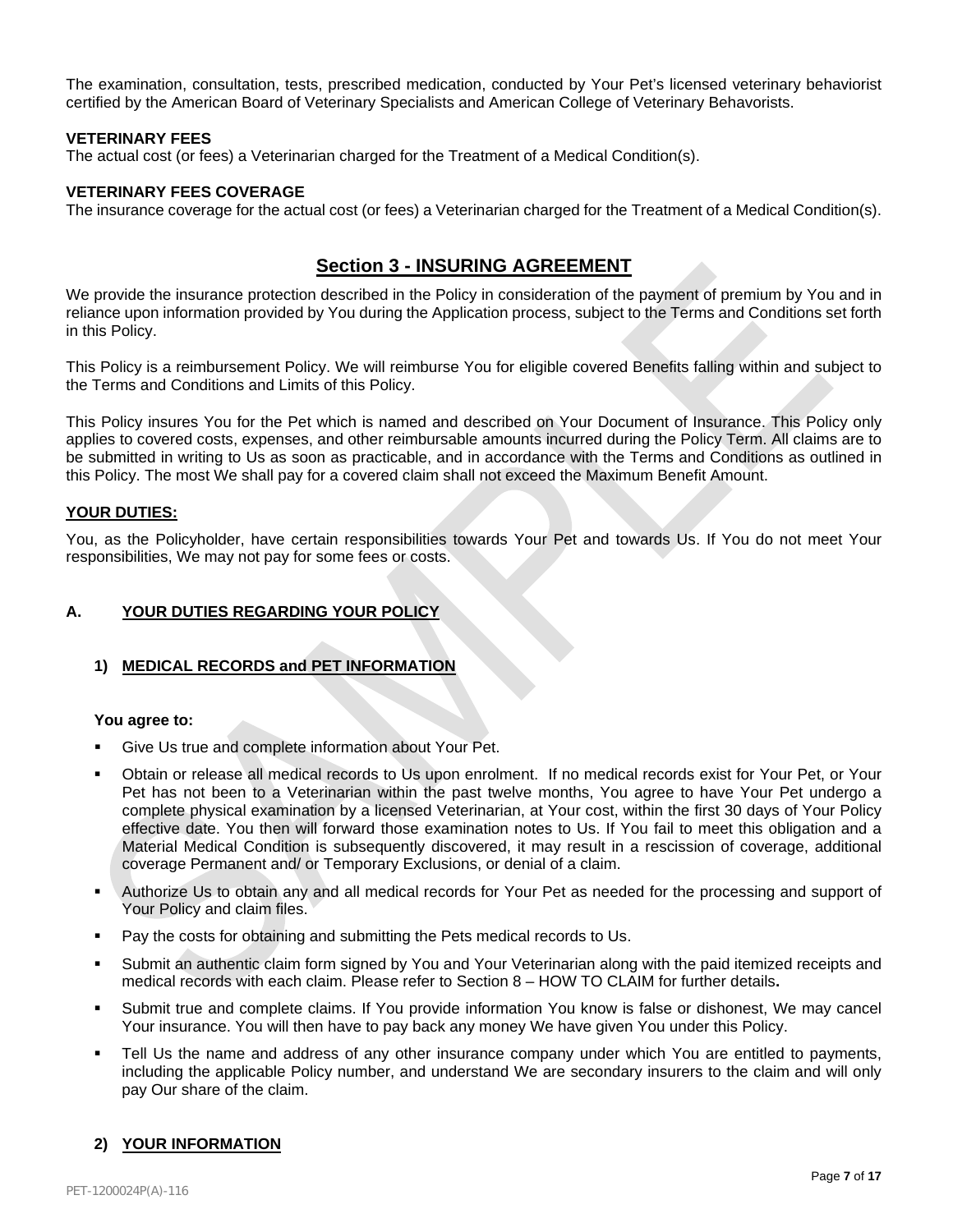## **You agree to:**

- Give Us true and complete information about You.
- Notify Us within 30 days if the permanent address of Your Pet changes. A permanent address change may impact the Coverage available under Your Policy and may require Us to re-rate with a new premium.

## **B. YOUR DUTIES REGARDING TAKING CARE OF YOUR PET**

## **You agree to:**

- Take proper care of Your Pet. This includes but is not limited to taking it for regular vaccinations as recommended by Your Veterinarian deworming, proper grooming, spay and neuter at Your own cost unless covered by Wellness Fees coverage as indicated on Your Document of Insurance, specific to these Treatments. Homeopathic vaccines are not acceptable.
- Follow the Preventative Care regime recommended by Your Veterinarian and applicable to Your State, Provincial, Municipal or City By Laws.
- You must arrange for a Veterinarian to examine and treat Your Pet as soon as possible after it has shown any signs or symptoms of an Accident or Illness.

We will not be liable for claimed losses in which You did not take proper care of Your Pet. We will not be liable for claimed losses in which You did not follow the recommended advice of the Veterinarian. This includes Medical Conditions preventable by vaccination, prophylactic medication, or sterilization (spaying and neutering).

# **Section 4 – COVERAGE AND BENEFITS**

Please refer to Your Document of Insurance and/or Your Product Coverage Chart for the level of Coverage provided. Benefits are subject to the terms, conditions, limitations, Exclusions of this Policy and to Your responsibility for the Copayment and Deductible. Coverage is in effect at the date and time shown on Your Document of Insurance, subject to applicable waiting periods as stated on Your Product Coverage Chart and per Section 5 – COVERAGE RESTRICTIONS and Section 7 – GENERAL CONDITIONS.

## **A. VETERINARY FEES**

We will reimburse You for the actual cost of required and eligible veterinary Treatment for Accidents and/or Illnesses that are covered by the Policy to the Maximum Benefit Amount stated in the Product Coverage Chart, subject to the applicable Co-payment and Deductible.

There are certain Exclusions to the coverage described above, so We may not pay claims for some fees or costs. These Exclusions are explained in the parts of this Policy to which they apply and in Section 6 - EXCLUSIONS.

There are certain restrictions and/or sub-limitations for some veterinary Treatment fees. These are outlined in Section 5 – COVERAGE RESTRICTIONS. There is also a schedule of these Benefits available on Your Product Coverage Chart.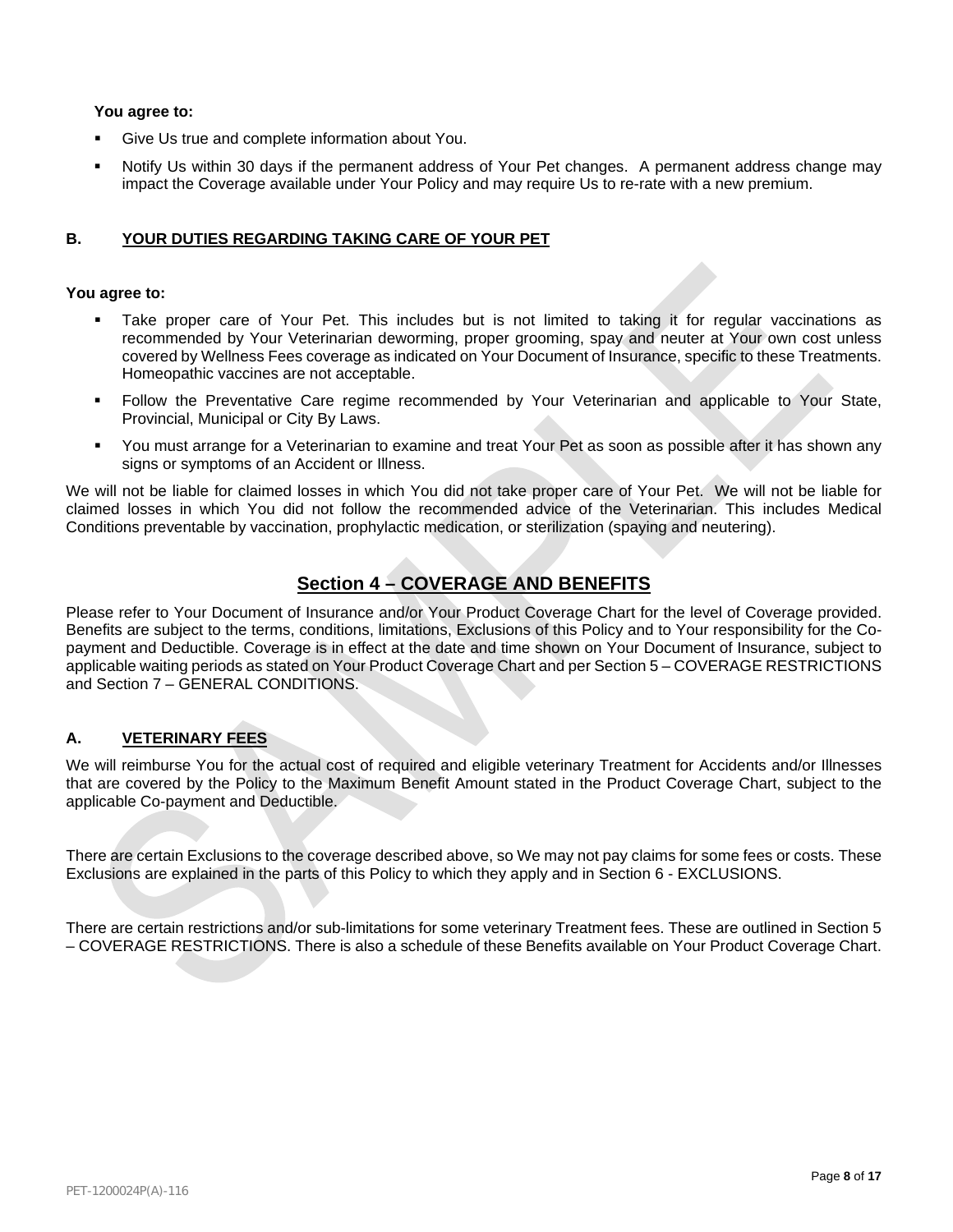## **B. OPTIONAL WELLNESS FEES COVERAGE**

If selected by You and included on Your Document of Insurance, Wellness Fees Coverage provides reimbursement up to the lesser of actual Treatment costs or the allowable Maximum Benefit amount listed below for the following procedures/ Treatments. Reimbursement is not subject to a Deductible, Co-insurance, or waiting period.

| Exams, Medications, Procedures, Screens                                               | <b>Routine</b><br><b>Wellness Option</b> | <b>Advanced</b><br><b>Wellness Option</b> |
|---------------------------------------------------------------------------------------|------------------------------------------|-------------------------------------------|
| Dental Cleaning                                                                       | NA.                                      | \$100.00                                  |
| <b>Fecal Screen</b>                                                                   | \$15.00                                  | \$15.00                                   |
| Heartworm/ Flea Prevention                                                            | NA.                                      | \$55.00                                   |
| <b>Heartworm Test or FELV Screen</b>                                                  | \$15.00                                  | \$15.00                                   |
| Microchip Procedure and/or Urinalysis                                                 | \$20.00                                  | \$20.00                                   |
| Spay / Neuter Procedure and/or Wellness Blood Test                                    | \$80.00                                  | \$100.00                                  |
| <b>Wellness Exam</b>                                                                  | \$40.00                                  | \$50.00                                   |
| Vaccinations                                                                          |                                          |                                           |
| Vaccine/Titer<br><b>FELV</b><br>Feline<br>Canine<br>Bordetella<br>or<br>Vaccine/Titer | <b>NA</b>                                | \$15.00                                   |
| Canine DHLPP Vaccine/Titer or Feline FVRCP Vaccine/Titer                              | \$15.00                                  | \$15.00                                   |
| Rabies Vaccine/Titer and/or Lyme Vaccine/Titer, or FIP<br>Vaccine/Titer               | \$15.00                                  | \$15.00                                   |

During the Policy Term, You will not be able to cancel this Coverage unless the underlying Coverage is also cancelled.

If this Coverage is cancelled at renewal, there will be a minimum twelve month waiting period before You will be eligible to request this coverage be added.

## **C. ADDITIONAL BENEFITS**

There are certain Exclusions to the Coverage described below, so We may not pay claims for some fees or costs. These Exclusions are explained in the parts of this Policy to which they apply and in Section 6 - EXCLUSIONS. Coverage Restrictions also apply. See Section 5 – COVERAGE RESTRICTIONS for details.

## **1) BOARDING KENNEL FEES DUE TO YOUR HOSPITALIZATION**

We will reimburse You for the actual costs of boarding Your Pet at a licensed kennel or cattery, or with someone not living with You who looks after Your Pet. This Coverage is only available if You are hospitalized for at least 48 hours, and only for the time period You are hospitalized. Excluded is any recovery time at home. We will pay a maximum of **\$25 per day** up to the Maximum Benefit Amount for Boarding Kennel Fees stated in the Product Coverage Chart. We shall not be liable for boarding kennel fees where You are hospitalized directly or indirectly related to being pregnant or giving birth, elective or cosmetic surgery, Treatment of alcohol or drug abuse or addiction, or results from injury or Illness with respect to which You visited or consulted a physician or practitioner, took tests or received Treatment for prior to the Coverage Effective Date of this Policy.

A completed claim form, proof of Your hospitalization providing reason and dates, as well as all paid receipts for Your Pets boarding are required with Your claim submission.

## **2) RECOVERY COSTS**

We will reimburse You for the actual costs of advertising and reward paid if Your Pet is lost or stolen up to the Maximum Benefit Amount for Lost Pet Recovery Costs stated in the Product Coverage Chart.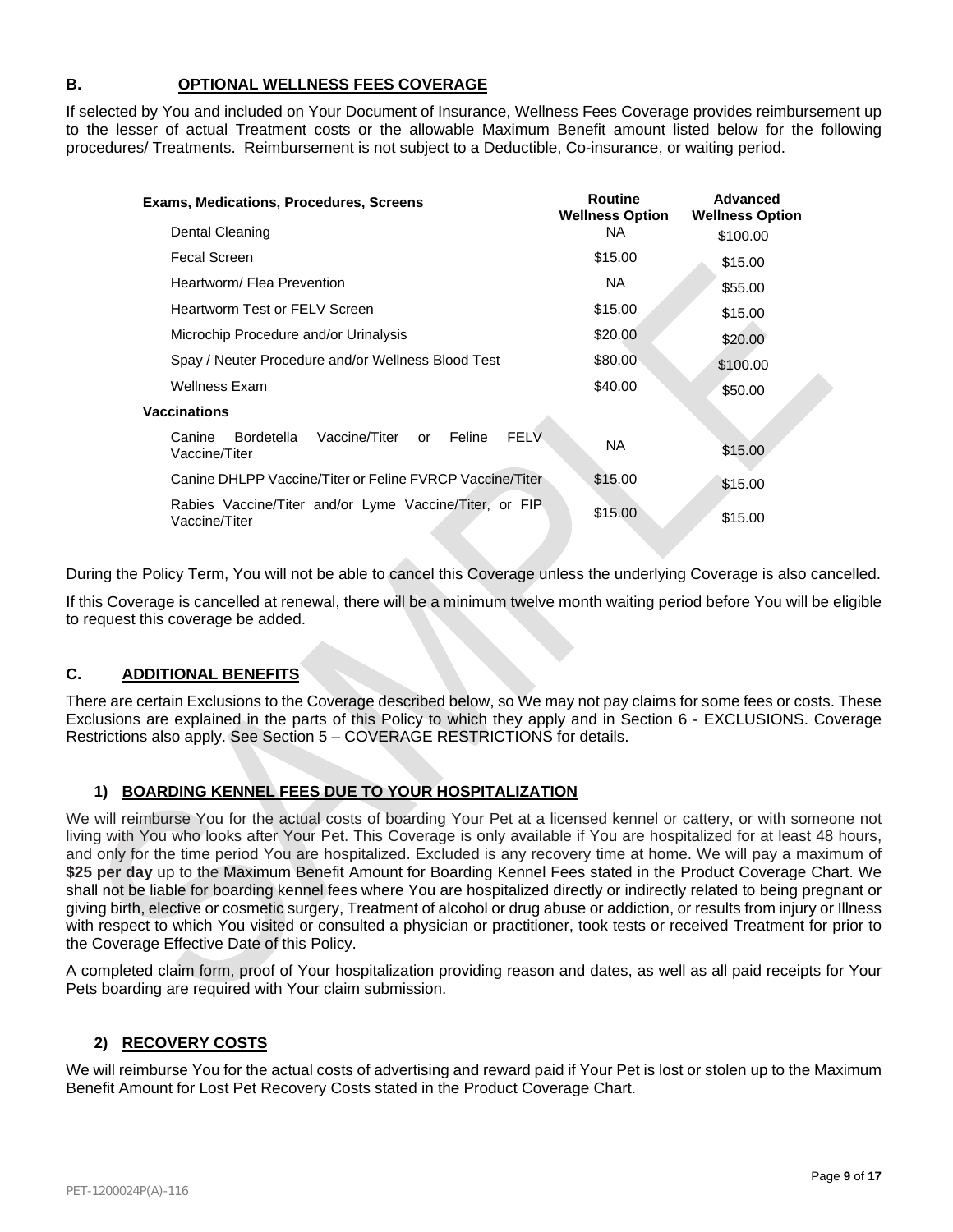A completed claim form indicating reimbursement for Recovery Costs, all paid receipts for advertising and reward, including the name, address and telephone number of the person(s) to whom the reward is paid, are required with Your claim submission.

## **3) TRIP CANCELLATION COSTS**

We will reimburse You for travel and accommodation expenses You are not able to recover if while You are on a business or pleasure trip with a defined start and end dates not to exceed 180 days, outside Your city of residence or up to seven (7) days before You leave for such a trip and Your Pet requires urgent, lifesaving covered and eligible medical Treatment. Subject to the Maximum Benefit Amount for Trip Cancellation stated in the Product Coverage Chart .

A completed claim form and the details surrounding the Pets medical Treatment, and proof of loss of the Trip Cancellation are required with Your claim submission.

## **4) ADDITIONAL LIVING EXPENSES**

We will reimburse You for Your Pet's need for Boarding Kennel Fees should Your home be damaged and rendered unfit for occupancy during the Policy Term and You are receiving benefits for additional living expenses under Your homeowners or tenants insurance. We will pay a maximum of **\$25 per day** up to the Maximum Benefit Amount for Additional Living Expenses stated in the Product Coverage Chart for absolutely necessary boarding or kennel costs associated with the related relocation of the Pet due to the damage of Your residence.

A completed claim form along with the paid receipts for necessary boarding or kennel costs and evidence that additional living expense benefits are being received under Your homeowners or tenants insurance Policy are required to process a claim.

## **5) EUTHANASIA AND CREMATION**

We will reimburse You for the actual cost for euthanasia and cremation of Your Pet if due to an Accident or Illness Condition. We will not pay more than the Maximum Benefit Amount for Euthanasia and Cremation as stated in the Product Coverage Chart. Any additional memorial options are not eligible for reimbursement.

A completed claim form and the detailed paid receipts for euthanasia and cremation are required with Your claim submission.

## **6) ACCIDENTAL DEATH**

We will reimburse You for the original purchase price of Your insured Pet in the event of a sudden and Accidental Death, not requiring Treatment, to the Maximum Benefit Amount for Accidental Death stated in the Product Coverage Chart.

A completed claim form indicating Accidental Death signed from the Veterinarian and the original paid receipts for the original purchase price of Your Pet are required with Your claim submission. If You do not provide an original receipt or there is no original proof purchase price, We will pay You the current local humane society or animal welfare organization adoption fee for a dog or cat, in Your region.

## **Section 5 – COVERAGE RESTRICTIONS**

## **A. PRE-EXISTING CONDITIONS**

## **We do not cover:**

1. Injuries from an **ACCIDENT** that first occurred, displayed signs and/or symptoms, was noted, treated, diagnosed or has been known by You and/or Your Veterinarian prior to the Coverage Effective Date of the Policy.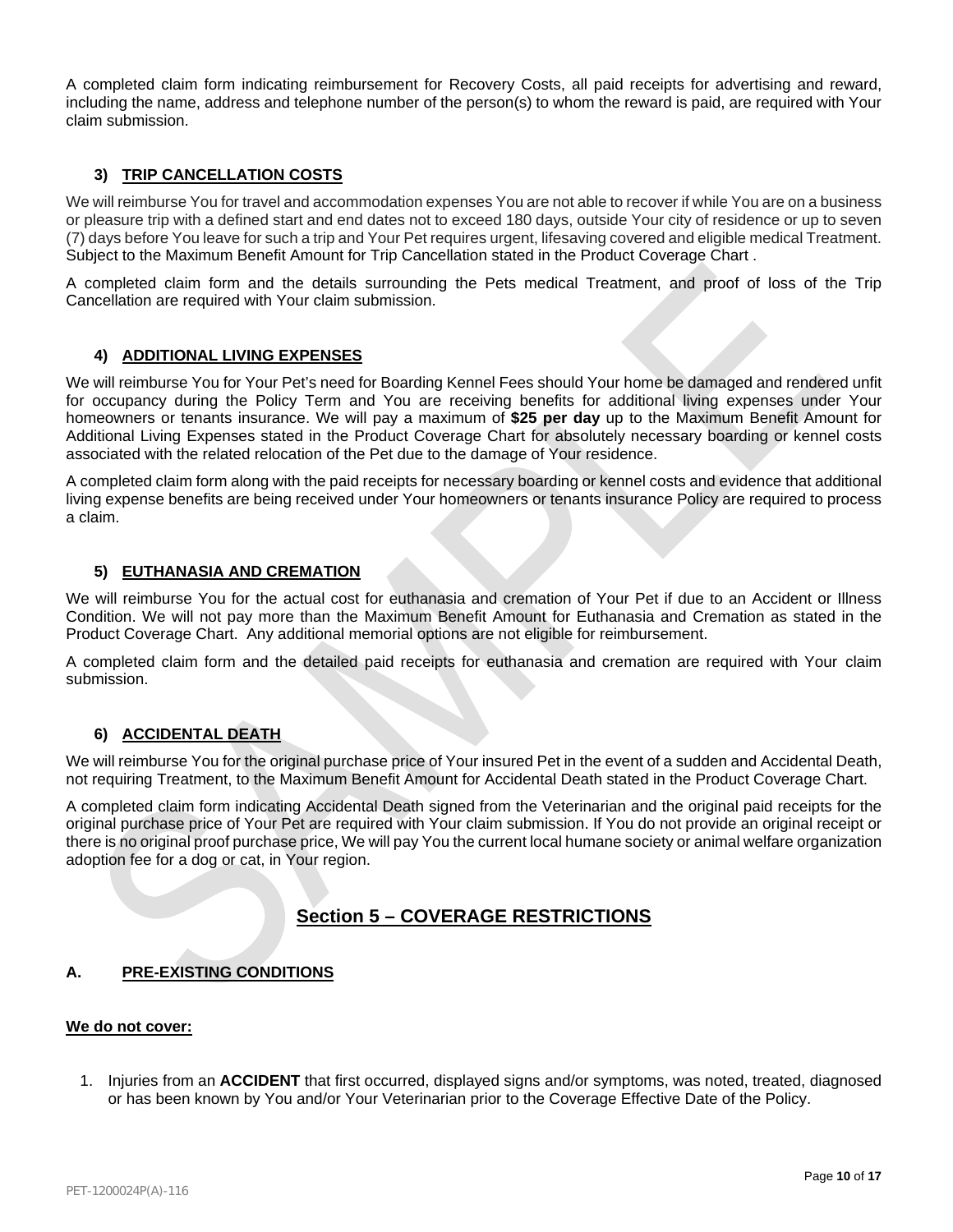2. Any **ILLNESS** Medical Condition or Illness complication directly resulting from a Condition that manifested, first occurred, displayed signs and/or symptoms , was noted, treated, diagnosed or has been known by You and/or Your Veterinarian prior to the Coverage Effective Date of the Policy and/or during Your Policy's Waiting Period.

In all cases, this includes any Associated Condition or complication directly resulting from a Condition that manifested, first occurred, displayed signs and/or symptoms , was noted, treated, diagnosed or has been known by You and/ or Your Veterinarian prior to the Coverage Effective Date of the Policy or in respect of Illness Medical Conditions during the Illness Waiting Period.

If Your Pet has NOT shown Clinical Symptoms or Clinical Signs of a Chronic and/ or Recurrent Condition(s) for a period of **24 months** prior to the Policy Coverage Effective Date, We **may** consider this Condition **NOT pre-existing** by definition and allow the Medical Condition to be eligible for Benefits.

**For cats,** if Feline Immunodeficiency Virus (FIV) and/or Feline Leukemia Virus (FELV) has manifested, first occurred, displayed signs and/or symptoms , was noted, treated, diagnosed or has been known by You and/ or Your Veterinarian prior to the Coverage Effective Date, or within the applicable Illness Waiting Period, then no Illness Coverage is available.

**For dogs**, if Adult onset Demodex (Demodex diagnosed after age five) has manifested, first occurred, displayed signs and/or symptoms , was noted, treated, diagnosed or has been known by Your and or Your Veterinarian, prior to the Coverage effective date, or within the applicable Illness Waiting Period for Illness coverage, then no Illness Coverage is available.

## **B. LIMITATIONS**

**1)** The following limitations apply to the Veterinary Fees benefits: **Cruciate Ligaments, Hip Dysplasia, Elbow Dysplasia and Patella Luxation**, regardless of cause, are considered to be Bilateral Musculoskeletal Illness Conditions (affecting both sides of the body). If eligible, claims will be reimbursed as a Veterinary Fees – Illness Benefit. Please refer to Your Product Specific Coverage Chart to determine if this Coverage is available.

## **2) Feline Vaccine-Associated Sarcoma (FVS)**

We will reimburse You for the actual cost of required veterinary Treatment for feline vaccine-associated sarcoma. The diagnosis must be confirmed via histopathology. The claim will be paid to the Maximum Benefit Amount for Veterinary Fees, provided that Your Pet has received exclusively non-adjuvanted feline vaccination. Vaccine exclusivity means that the last series of feline vaccines was non-adjuvanted and given prior to the diagnosis of feline vaccine-associated sarcoma. A claim form completed in part by You and in part by the Veterinarian accompanied by the pathology laboratory report and the detailed paid receipts are required to process Your claim.

#### **3) Therapeutic Food**

We will reimburse You for **fifty percent (50%)** of the actual cost of required and eligible veterinary prescribed Therapeutic Food for the Treatment of a definitively diagnosed covered and eligible Medical Condition subject to the Maximum Benefit Amount of **\$500 per year**, subject to the applicable Co-Payment, Deductible, and applicable Maximum Benefit Amount for Veterinary Fees stated in the Product Coverage Chart.

## **4) Alternative Therapy**

We will reimburse You for the actual cost of required and eligible veterinary prescribed Alternative Therapy for the Treatment of a definitively diagnosed covered and eligible Medical Condition subject to the Maximum Benefit Amount of **\$1000.00 per year**, subject to the applicable Co-Payment, Deductible, and applicable Maximum Benefit Amount for Veterinary Fees stated in the Product Coverage Chart. Alternative Therapy includes but is not limited to: Acupuncture, Veterinary Behavior consults and related Prescription Medications, Chiropractic, Herbal Therapy, Homeopathy, Hydrotherapy, Laser Therapy, Naturopathy, Physical Therapy, Rehabilitative Therapy, and Stem Cell Therapy. Please refer to SECTION 2 – DEFINITIONS for more details.

## **5) Ambulance and Paramedical Services**

We will reimburse You for the actual costs of required and eligible lifesaving animal Ambulance and Paramedical Services where immediate stabilization and/or emergency medical care is required in route to a veterinary facility for Treatment of a covered and eligible Medical Condition, subject to the Maximum Benefit Amount of **\$500 per**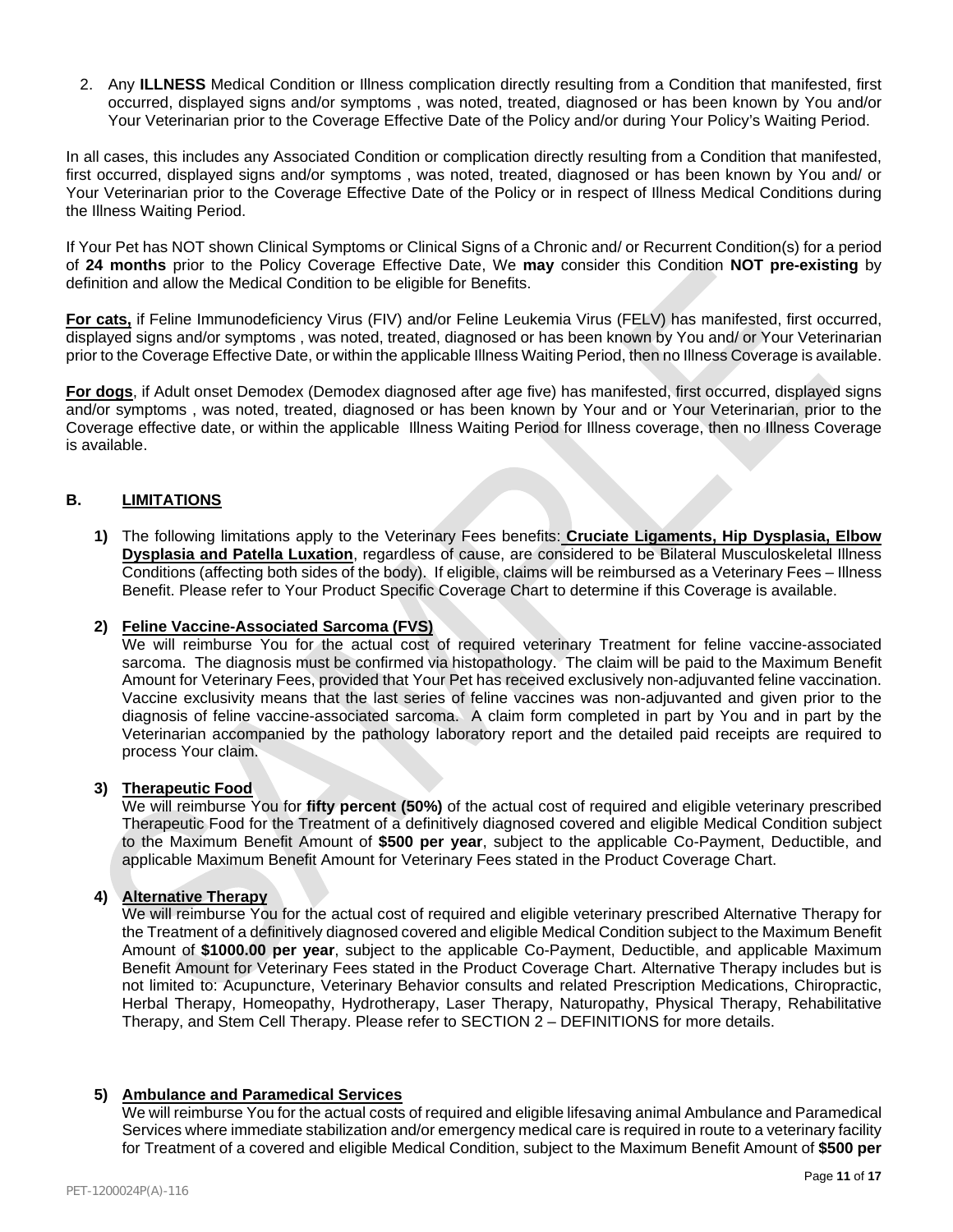**Incident** of a one way trip, subject to the applicable Co-Payment, Deductible and applicable Maximum Benefit Amount for Veterinary Fees stated in the Product Coverage Chart.

## **C. UNDERWRITING**

We reserve the right to place Temporary or Permanent Exclusions on Your Policy with respect to any Accident(s) or Illness(es) that manifested, first occurred, displayed signs and/or symptoms, was noted, treated, diagnosed or has been known by You and/ or Your Veterinarian prior to the Coverage Effective Date, or within the applicable Illness Waiting Period and is therefore defined as Pre-existing to Your Coverage.

Refer to Your Product Coverage Chart for the applicable Illness Waiting Period.

We reserve the right to place Temporary or Permanent Exclusions on Your Policy with respect to any Accident, Illness, or Benefit stated within SECTION 6 - EXCLUSIONS.

Once You have been reimbursed the Maximum Benefit Amount for an eligible Benefit, coverage will no longer be available and a Coverage Restriction for this will be added to Your Policy as no further claims can be paid.

# **Section 6 – EXCLUSIONS**

#### **We will not reimburse and pay for any costs or charges related to:**

- 1. Dogs and Cats under eight weeks of age.
- 2. Any and all pre-existing Clinical Symptoms/Clinical Signs, Medical Conditions, diseases, Illnesses, and/or Accidents. Refer to Section 5 – Coverage Restrictions – Pre-existing Conditions for details.
- 3. Any and all Illness Conditions within the Illness Waiting Period. Refer to Your Product Coverage Chart for the applicable Illness Waiting Period.
- 4. Any Treatment related to a Temporary Exclusion or Permanent Exclusion.
- 5. Any Treatment for a Bilateral Condition in which that Condition was already pre-existing on one side of the body.
- 6. Any Treatment for an Accident, Illness or procedure with respect to which You were advised by a Veterinarian to take preventative measures, and You did not comply.
- 7. Any Treatment for an Accident or Illness Condition resulting directly from Your Pet's usage for occupational, professional, or business purposes, breeding, racing, hunting, organized fighting, coursing (the pursuit of game by Your Pet), law enforcement, or guarding.
- 8. Any Treatment for an Accident or Illness including mistreatment, injury or neglect caused by You, any member of Your household, or anyone employed or contracted by You.
- 9. Preventative Care and Routine Treatment intended for the maintenance of good health of Your Pet. This includes but is not limited to vaccinations (including Vaccine Titers), prophylactic medications (such as heartworm, lice, internal parasites and fleas), spaying (including for false pregnancy or pyometra), neutering (including cryptorchid neuters), and anal gland expressions, unless otherwise specifically covered by Our Wellness Fees Coverage and Coverage is in force under the Wellness Fees Coverage as indicated by Your Document of Insurance.
- 10. Elective procedures and cosmetic procedures and any related Associated Conditions due to these procedures. This includes but is not limited to: tail docking, ear cropping, ear hair plucking, declawing or tenectomy, dew claw removal, nail trims, grooming, debarking, treats and supplements.
- 11. Any Treatment for Medical Conditions arising from lack of use and/or failure to follow a preventative health care plan generally accepted by veterinary standards or recommended by Your Veterinarian. Preventative health care plan includes but is not limited to; vaccinations, flea control, heartworm medication, de-worming, Dental care, grooming.
- 12. Any Treatment related to breeding, whelping, fertility Treatment and care related to pregnancy including false pregnancy, giving birth and nursing and any and all related issues, Conditions and complications including pyometra and mastitis.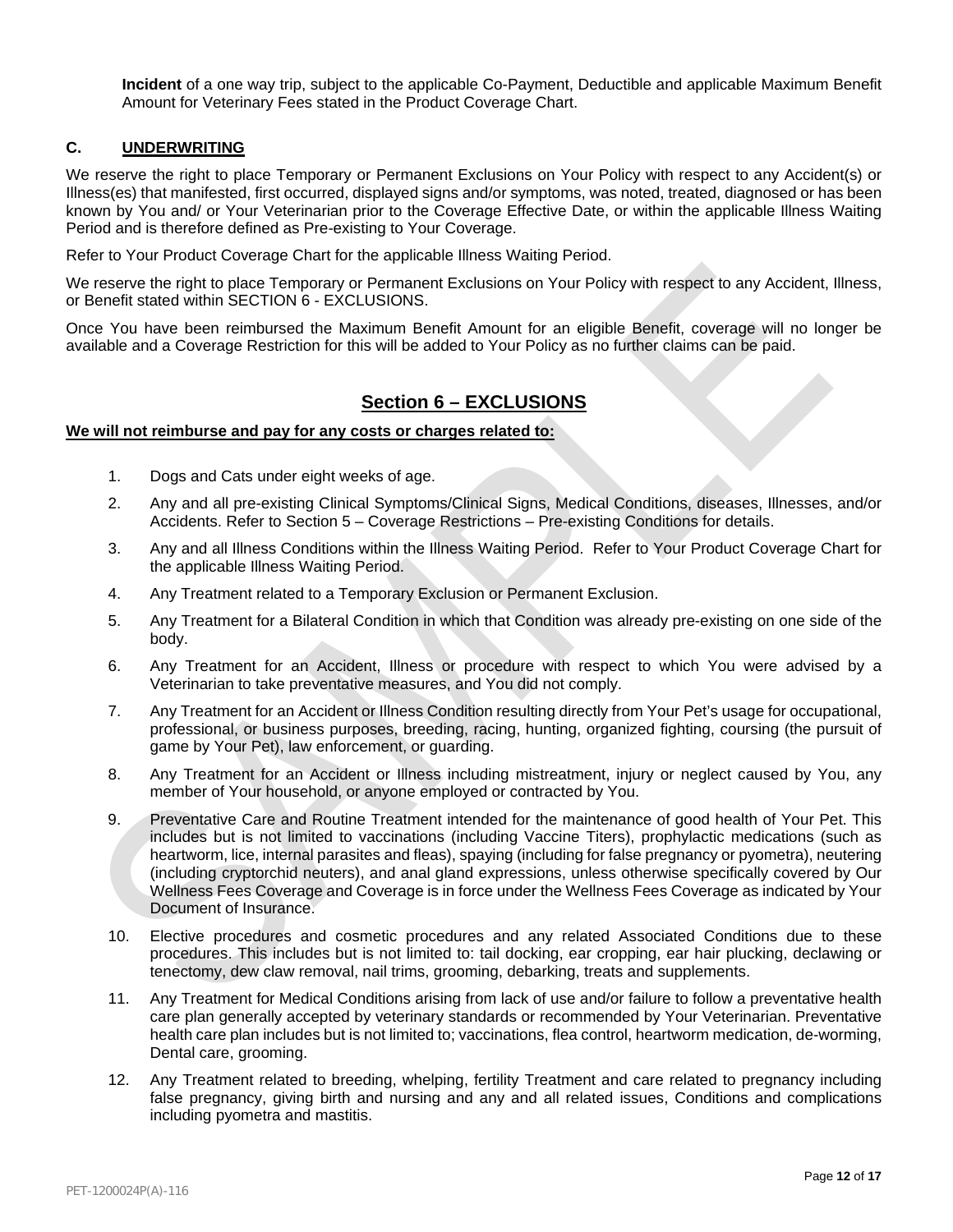- 13. Any Treatment for Medical Conditions that would be preventable with sterilization (spaying or neutering the Pet) such as prostate problems, testicular problems, perianal tumors, mammary tumors, uterine and/or ovarian Conditions that occur in an unsterilized Pet.
- 14. Non-essential and/or non –medical related boarding and/or hospitalization.
- 15. Shipping expenses.
- 16. Transport expenses, except as may be covered by Our Ambulance and Paramedical Services in Sect. 5.
- 17. Any Treatment You choose to have carried out that is not directly related to a covered Accident or Illness.
- 18. Any and all training, and any other behavioral modification techniques considered experimental.
- 19. Therapeutic Food specifically prescribed by a Veterinarian, with the **exception** of 50% of the cost, for a covered Medical Condition up to the Maximum Benefit Amount of \$500 per year as stated in Section 5.
- 20. Dental and orthodontic health care, Dental Treatment, Dental procedures and/or Dental diseases including but not limited to Treatment of the teeth and gums, Dental caries (cavities), gingivitis, periodontitis, retained deciduous teeth, malocclusion, periodontal disease, root canals, caps, crowns, or abscessed teeth.
- 21. Experimental or investigational medical procedure, Treatment or service.
- 22. Euthanasia or destruction of a Pet deemed "dangerous".
- 23. Euthanasia or destruction of a Pet due to financial reasons.
- 24. Additional memorial options elected by You at the time of cremation including but not limited to urns, caskets, paw prints, memorial stones.
- 25. Any Medical Condition(s) that arise due to specific exposure that results in subsequent occurrences of what is now determined to be a preventable Medical Condition (examples. vaccine reactions and flea allergy dermatitis) for which You can take preventative measures.
- 26. Any Medical Condition that arises due to repetitive activity that results in Your Pet requiring repeated medical Treatment. After three separate but similar incidents of such claims coverage these Medical Conditions would be considered or diagnosed preventable or behavioral, such as but not restricted to Foreign Body Ingestions, Porcupine Quills, Fight/Bite Wounds/Lacerations, Motor Vehicle Injuries and Poison Ingestions.
- 27. Any claims for monies over and above the Maximum Benefit Amount stated in the Policy and/or Product Coverage Chart.
- 28. Any claimed loss as a result of:
	- i. Earthquake:
	- ii. Hurricane, windstorm, flood; including overland water
	- iii. Wildfire
	- iv. Invasion, war or civil war, insurrection, rebellion, revolution, military or Usurped
	- v. power or by operation of armed forces while engaged in hostilities, whether war be declared or not;
	- vi. Any nuclear incident or radioactive contamination
	- vii. Viral epidemic, viral pandemic
	- viii. Illegal acts

# **Section 7 - GENERAL CONDITIONS**

## **A. TIMING**

Accident Coverage will be effective at 12:01 a.m. on the day following enrolment. Illness Coverage will begin after the applicable waiting period. Refer to Your Document of Insurance for Your Coverage Effective Date and Your Product Coverage Chart for details.

All Applications are subject to review and approval prior to enrolment. In order to receive benefits for a Medical Condition which occurred during the first 72 hours of coverage, proof of time of occurrence and onset will be required with your claim submission.

## **B. PRODUCT CHANGES**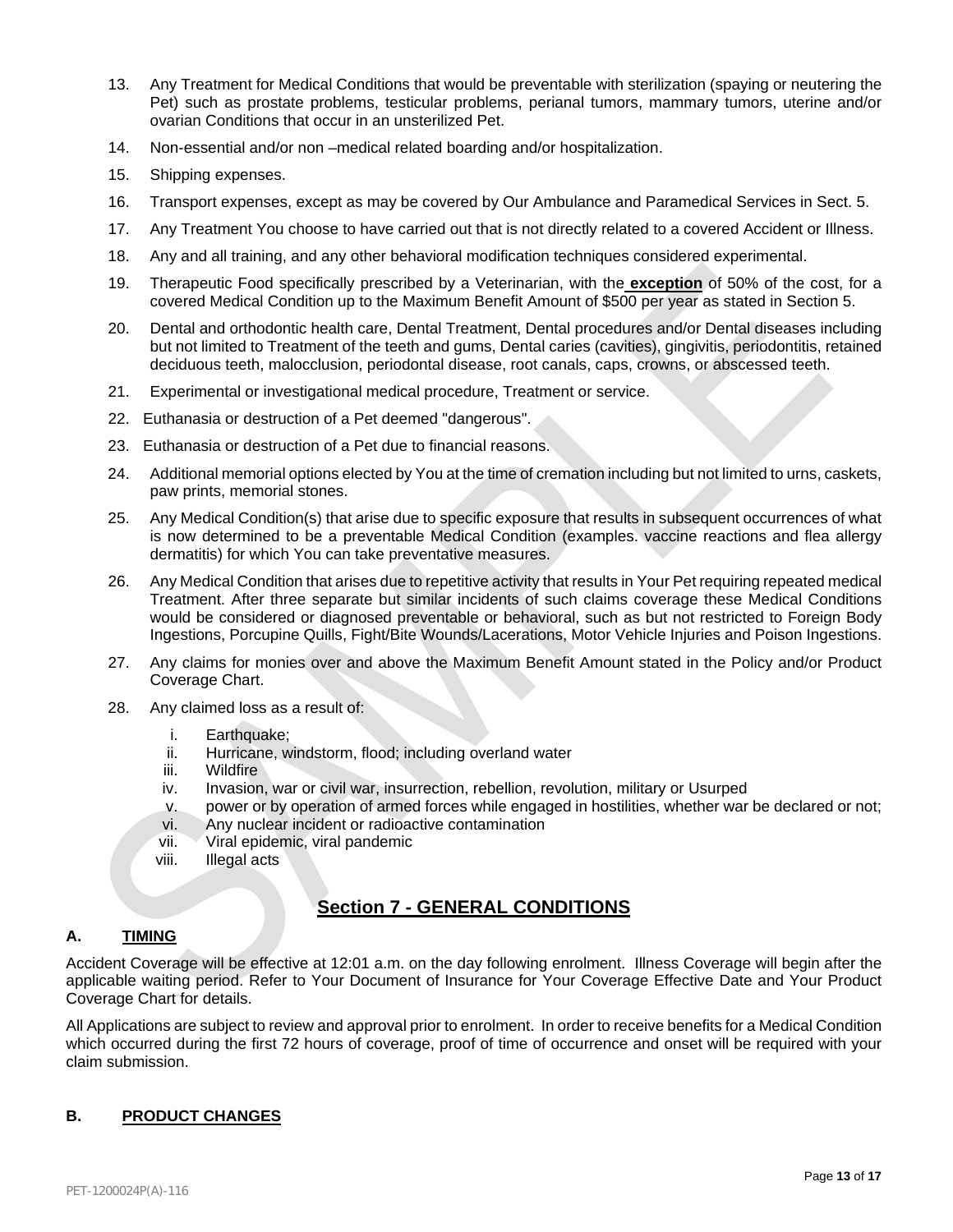If You wish to make changes to Your Coverage, please contact Us. Any change is subject to underwriting and Our approval. Certain changes may result in a new enrollment, which would terminate Your existing Policy.

## **C. DUPLICATE COVERAGE**

If at any time any claim arises under this insurance and there is any other insurance providing Coverage to You or Your Pet, this Policy shall be deemed to be excess insurance. This Policy will only respond to any claim, costs or expenses once all other valid and collectible insurance has been exhausted, and then only for the excess amount not covered by said other insurance, subject always to the Terms and Conditions of this Policy.

## **D. TERRITORIAL LIMITS**

This Coverage is valid in the continental United States of America including Hawaii, Alaska, Puerto Rico and for a period of up to 182 days while travelling within Canada (inclusive of all provinces and territories).

## **E. POLICY TRANSFER**

A Policy cannot be transferred between different Pets. Each Pet must undergo an individual application process and underwriting review. We are happy to arrange continued coverage if the insured Pet is transferred between Pet owners. All premium owed must be paid and the request made in writing by both involved parties using the Ownership Transfer form within 30 days of transferring the Pet.

call Us at Toll Free Phone: 1-866-597-2424.

## **F. JOINT POLICYHOLDERS**

Joint Policyholders are not permitted. There can only be one Named Insured listed as the Pet owner.

If more than one person owns the Pet, the owners must select which one of them will be the Named Insured and primary Policyholder.

## **G. POLICY PROVISIONS**

When this Policy's provisions are in conflict with the statutes, laws, and regulations of the state in which this Policy is issued, the provisions are amended to conform to such statutes.

## **H. APPEAL PROCESS**

In the event of any disagreement between You and Us in regards to the underwriting of Your Policy or a Claim submission, You may appeal to either the Underwriting or Claims Manager and if not resolved to the Director of Administration and finally to Our Veterinary Advisor, Doctor of Veterinary Medicine. This request must be submitted in writing using the Appeal Process Form and include new or additional medical information supporting your claim. Submissions can be made via mail to PTZ Insurance Agency, Ltd., P.O. Box 2150, Buffalo, NY, 14240-2150, or email to medicals@pethealthinc.com attention to the Underwriting or Claims Manager. This Appeal must be received within 90 days from the date of claim denial notice. We will write to You with Our decision.

## **Section 8 – HOW TO CLAIM**

## **A. GENERAL**

Please refer to:

Section 4 – Coverage and Benefits for further details on how to claim for specific benefits.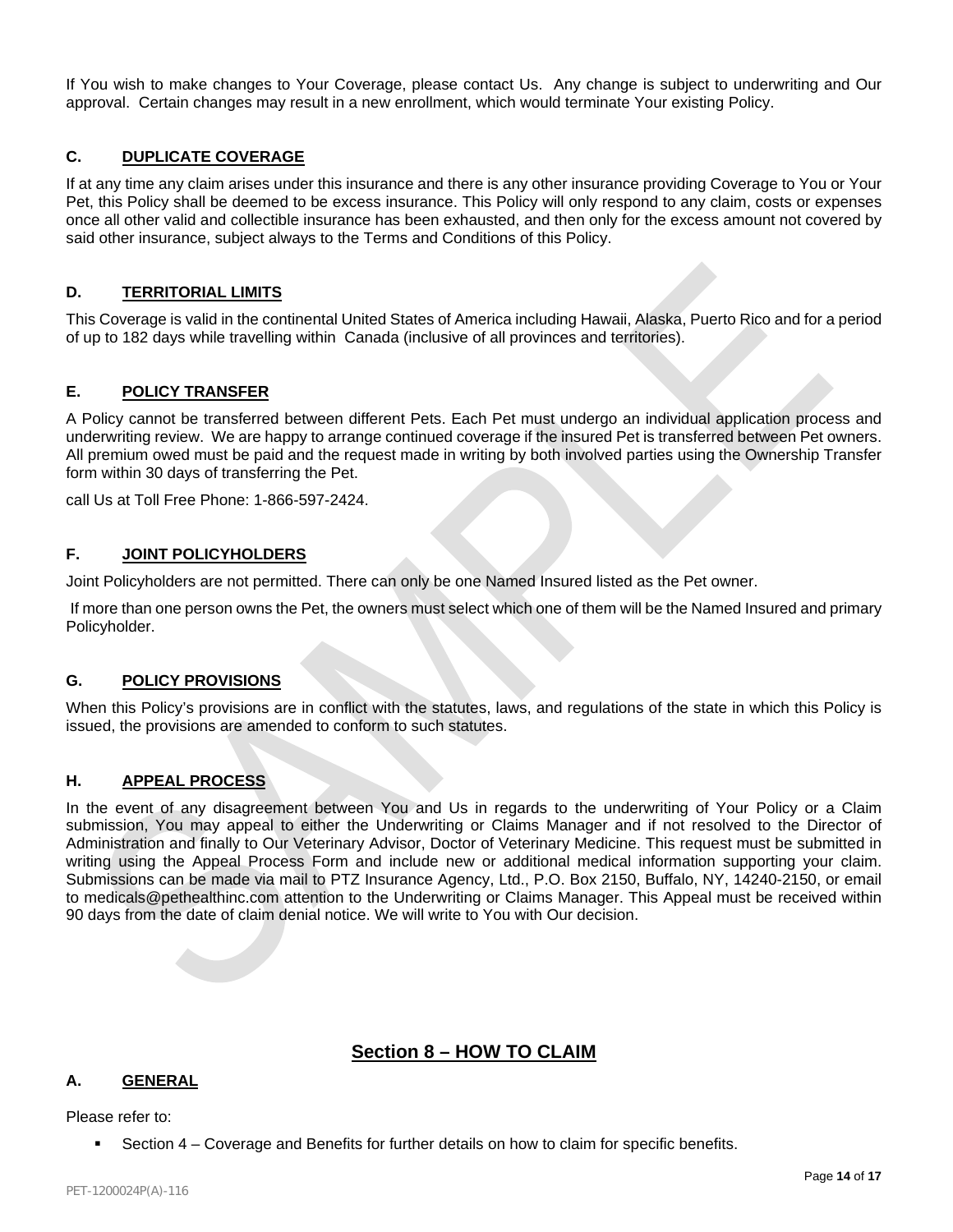Your Document of Insurance and/or Your Product Coverage Chart to see which benefits and Maximum Benefit levels apply to Your Policy. *Not all benefits are available on every Policy.* **We cannot guarantee, authorize or pre-approve any claims over the telephone.**

Please remember You must arrange for a Veterinarian to examine and treat Your Pet as soon as possible after it has shown any signs or symptoms of an Accident or Illness. We will not be liable for claimed losses in which You did not take proper care of Your Pet. We will not be liable for claimed losses in which You did not follow the recommended advice of the Veterinarian.

You can access claim forms at the website as noted on Your Document of Insurance or We can send You a claim form at Your request by calling Us at Toll Free Phone: 1-866-597-2424. Note that the issuance of a claim form does not constitute an admission of liability on Our behalf. Instructions on how to complete a claim form can be found on line at www.24petwatch.com or at the toll free number noted above.

## **B ONGOING TREATMENT**

Ongoing Treatment for a Medical Condition can be sent in as Treatment occurs. A new claim form will be required to verify the Medical Conditions claimed with every claim submission. With the claims submission of subsequent Treatment and upon further diagnosis of a Condition We reserve the right to make changes to the Coverage of previously processed claims.

## **C. OTHER CLAIM PROCEDURES**

- 1) All claims for an active Policy must be submitted within 180 days of Treatment being given, unless state or provincial law provides for a shorter or longer period.
- 2) We will be able to reimburse on Your payable claim:
	- If the claim form is correct and complete.
	- When We have all the information needed to support the claim including detailed paid invoices and supporting medical records.
	- When We are sure that the claim is valid.
- 3) We will communicate Our decision with You within 60 days after submission of a completed claim form and supporting documentation, unless state or provincial law provides for a shorter period.
- 4) You may have your **claims paid electronically** via Electronic Funds Transfer (EFT) direct to the treating Veterinarian and/or direct to You via Direct Debit (DD) to Your bank account if indicated to do so and authorized on Your Claim Form. Otherwise a check will be issued and mailed to You at the last address provided on file the day following claim approval.

## **D. CLAIMS REVIEW/ REASSESSMENT**

If a claim is denied, You or the attending Veterinarian may request a review or reassessment. Please follow the Appeal Process in Section 7.

# **Section 9 – OUR SERVICE TO YOU**

## **A. PREMIUMS**

Premiums are paid monthly or annually. If Premiums are unpaid, We may cancel this Policy by mailing or delivering advance written notice of cancellation to You, the Named Insured on the Document of Insurance at the mailing address shown in the Policy, stating the reason for cancellation as Non Payment of Premium. This notice will be sent at least 45 days before the effective date of cancellation.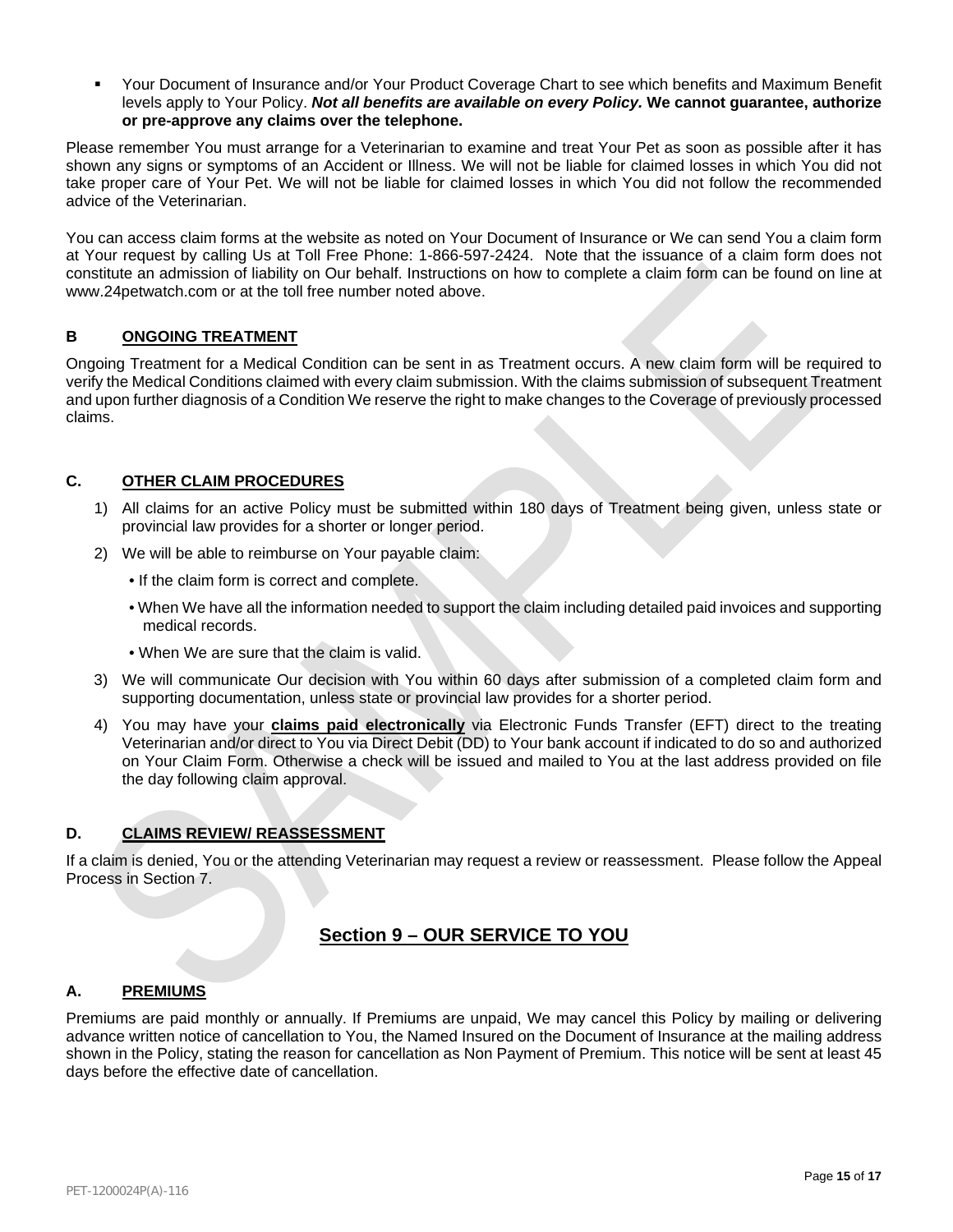## **B. PAYMENT TERMS**

Insurance Premiums may be paid by direct debit using a valid checking bank account or by credit card only. Payment can be made annually or in monthly installments.

Where We agree that You may pay Your premium on a monthly basis. You are required to continue to make monthly installment payments until the full premium has been paid to Us. Failure to pay Your premium, including but not limited to, insufficient funds, declined payments and expired credit card can result in the cancellation of Your Policy which may affect Your claims reimbursement. Please keep Your payment method up to date with Us so Your Coverage remains in force.

Payment of the Premium due on the renewal of Your Policy will be outlined in Your Renewal Notice and is payable in accordance with Your existing method of payment and frequency as set out in the Policy unless contrary advice is received from You to Us in writing and We agree, prior to the Renewal Date of the Policy.

## **C. POLICY RENEWAL**

Upon each anniversary date of the Policy Term, the Policy and payment method will be extended for a further Term, subject to and in consideration of the receipt of premium, unless We are advised otherwise by You, in writing. We will write to You before Your Policy expires with full details of Your next year's Policy premium, Deductible and Co-Payment and any other changes to the Policy for Your renewed term. Refer to NOTICE OF CHANGE Section.

## **D. NOTICE OF CHANGE**

We reserve the right to make any changes to the Policy upon notice, including but not limited to Rates, Premiums, Fees, Coverage, Exclusions, Maximum Benefit Amounts, Deductibles, and/or Co-payment. If We increase Your renewal premium, or make a change to Your Policy We will mail or deliver to You written notice of Our intent 60 days before the effective date of the change. Notice will be mailed or delivered to Your last known address.

## **E. CUSTOMER SERVICE CALL CENTER**

Our Customer Service Agents are available by toll free phone to answer questions and concerns regarding Your Policy contract, Your billing, and Your claim file.

## **F. CONTACT US**

Mail:

PTZ Insurance Agency, Ltd

P.O. Box 2150

Buffalo, NY 14240-2150

- Toll Free Phone: 1-866-597-2424
- **A** Toll Free Fax: 1-866-369-7387 (PETS)
- Online: www.24petwatch.com

# **Section 10 – YOUR RIGHT TO CANCEL**

## **A. CANCELLATION**